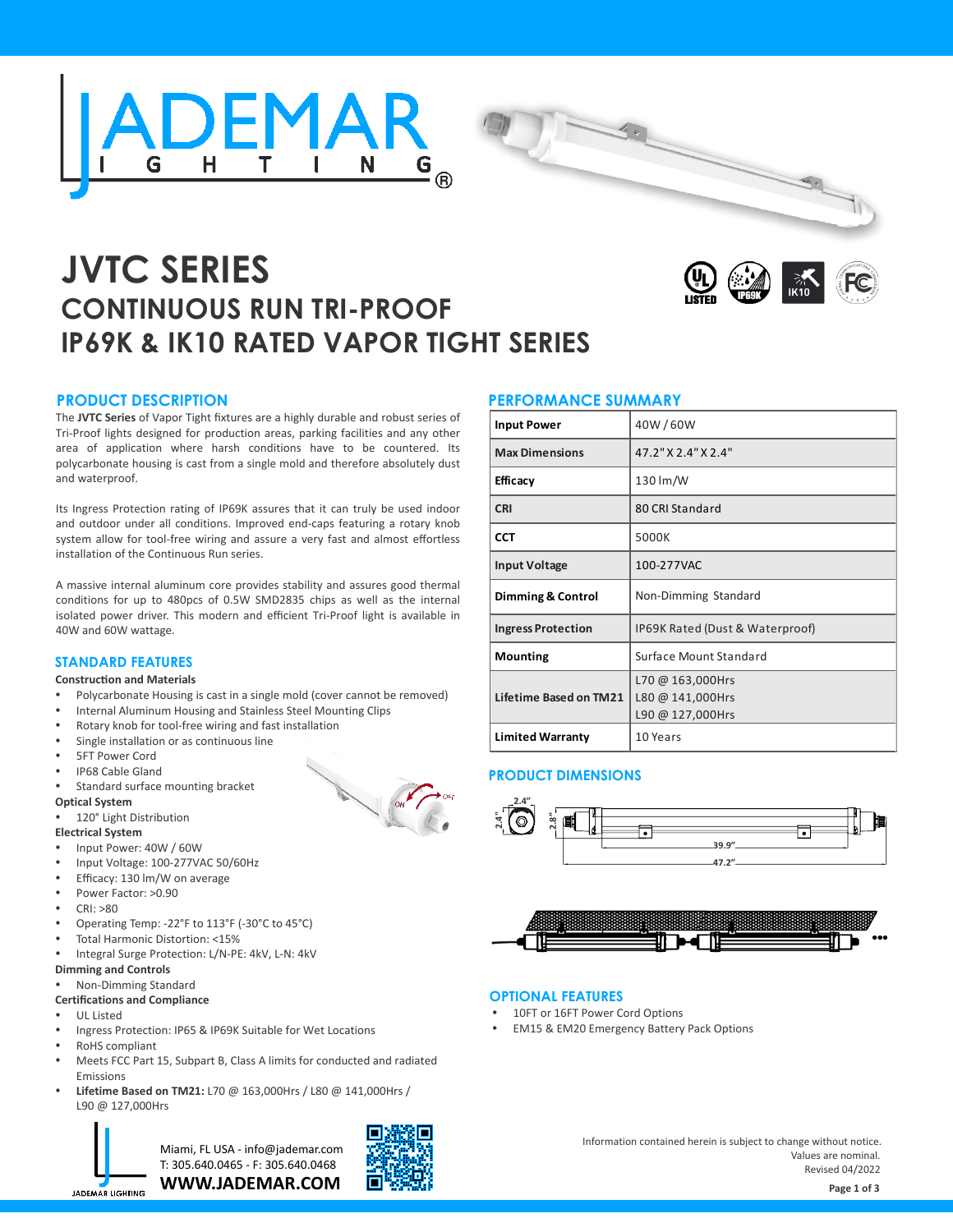

## **SPECIFICATION SUBMITTAL DETAIL**

**Catalog/Part #:**

**Project Name/Type: Date: Date: Date: Date: Date:** 

## **JVTC SERIES CONTINUOUS RUN TRI-PROOF IP69K & IK10 RATED VAPOR TIGHT SERIES**

**ORDERING INFORMATION / EXAMPLE: JVTC4-40W-50K**

| Product                       | <b>Input Voltage</b>         | CCT/Color Temp. | <b>CRI</b>                         | <b>Light Distribution</b>      | <b>Dimming</b>                            | Lens Type                          | Other Options                                                                                          |
|-------------------------------|------------------------------|-----------------|------------------------------------|--------------------------------|-------------------------------------------|------------------------------------|--------------------------------------------------------------------------------------------------------|
| <b>JVTC4-40W</b><br>JVTC4-60W | <b>Blank</b><br>(100-277VAC) | 50K (5000K)     | <b>Blank</b><br>$(80 \text{ CRI})$ | <b>Blank</b><br>$(120-Degree)$ | <b>Blank</b><br>(Non-Dimming)<br>Standard | <b>Blank</b><br>(Diffused/Frosted) | <b>Blank</b> (5FT Power Cord)<br>Standard<br><b>PWC10</b> (10FT Power Cord)<br>PWC16 (16FT Power Cord) |

## **FIELD INSTALLED OPTIONS**

**EM15** Field installed EM15 battery back-up **Field installed EM20 battery back-up** 

## **LUMEN PERFORMANCE AND ELECTRICAL DATA**

| <b>Model Number</b>                    | <b>JVTC4-40W</b>                                                        | JVTC4-60W            |  |  |
|----------------------------------------|-------------------------------------------------------------------------|----------------------|--|--|
| <b>Maximum Dimensions</b>              | 47.2" x 2.8" x 2.4"                                                     | 47.2" x 2.8" x 2.4"  |  |  |
| <b>Input Power</b>                     | 40W                                                                     | 60W                  |  |  |
| Efficacy (Im/W)                        | 138                                                                     | 137                  |  |  |
| Initial Lumens (Im)                    | 5486.9                                                                  | 8406.3               |  |  |
| <b>CCT</b>                             | 5000K                                                                   | 5000K                |  |  |
| <b>Input Voltage</b>                   | 100-277VAC                                                              |                      |  |  |
| <b>CRI</b>                             | >80                                                                     |                      |  |  |
| <b>THD @ 120VAC</b>                    | ≤15%                                                                    |                      |  |  |
| <b>Power Factor</b>                    | >0.9                                                                    |                      |  |  |
| <b>Ingress Protection</b>              | <b>IP69K for Wet Locations</b>                                          |                      |  |  |
| <b>Integral Surge Protection</b>       | L/N-PE: 4kV, L-N: 4kV                                                   |                      |  |  |
| <b>Maximum Weight</b>                  | 4.08 lbs. (1.85 kgs)                                                    | 4.08 lbs. (1.85 kgs) |  |  |
| <b>Certifications &amp; Compliance</b> | UL Listed / FCC / RoHS                                                  |                      |  |  |
| <b>Standard Control Specification</b>  | Non-Dimming                                                             |                      |  |  |
| Construction                           | Aluminum PCB / Rust Corrosion Mounting Clips / Polycarboante Housing in |                      |  |  |
|                                        | Cast Single Mold / Waterproof and Dustproof End-Caps                    |                      |  |  |
| <b>Light Distribution</b>              | $120^\circ$                                                             |                      |  |  |
| <b>Working Temp</b>                    | -22°F to 113°F (-30°C to 45°C)                                          |                      |  |  |
| Lifetime Based on TM21                 | L70 @ 163,000Hrs / L80 @ 141,000Hrs / L90 @ 127,000Hrs                  |                      |  |  |
| <b>Limited Warranty</b>                | 10 Yrs.                                                                 |                      |  |  |

## **The maximum number of quantity for linkable installation:** (linkable version is not available for 8FT Model)



| Wattage | Voltage        | Quantity      |
|---------|----------------|---------------|
| 40W     | 120V AC        | 36 PCS        |
|         | 230V AC        | <b>70 PCS</b> |
|         | 277V AC        | 84 PCS        |
| 60W     | <b>120V AC</b> | <b>18 PCS</b> |
|         | 230V AC        | 35 PCS        |
|         | 277V AC        | 42 PCS        |



**WWW.JADEMAR.COM** Miami, FL USA - info@jademar.com T: 305.640.0465 - F: 305.640.0468



Information contained herein is subject to change without notice. Values are nominal. Revised 04/2022